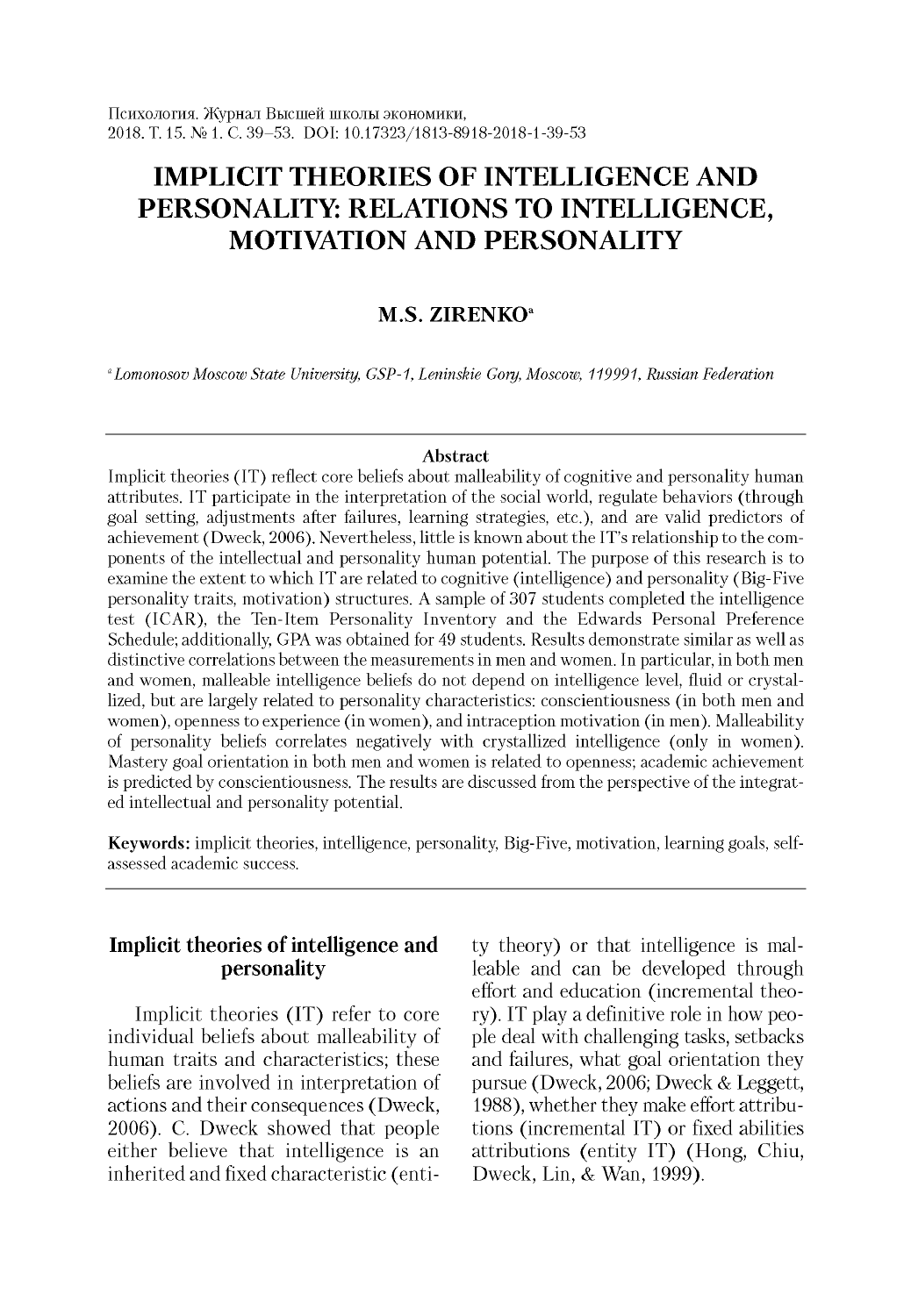Numerous studies have shown that IT of intelligence are involved in learning process regulation both directly and indirectly — through learning goals. The findings on direct association between incremental IT and higher academic achievement are inconsistent: correlation between incremental IT and higher grades is reported to be significant (Atwood, 2010) as well as not significant (Dweck & Leggett, 1988). At the same time, incremental beliefs about intelligence predict gains and entity beliefs predict declines in future grades (Dweck & Leggett, 1988; Good, Aronson, & Inzlicht, 2003).

Meta-analysis reveals associations between incremental IT and mastery goal orientation in academia, sport, leadership, management, health, etc. (Burnette O 'Boyle, VanEpps, Pollack, & Finkel, 2013). Mastery vs performance goal orientation also depends on IT when IT are experimentally induced (Dinger & Dickhauser, 2013), and on praise when praise is given for abilities vs effort (Mueller & Dweck, 1998).

IT of personality represent assumptions about malleability of personality characteristics. Those who share entity IT of personality, are inclined to make dispositional inferences, evaluate even small acts of behavior, divide people into "good" and "bad" (Hong, Chiu, Dweck, & Sachs, 1997) and are more likely to react aggressively when being provoked (Yeager, Miu, Poewrs, & Dweck, 2013). Among students, entity personality beliefs predict negative reactions to challenging situations, higher stress, poorer health and lower grades at the end of an academic year (Yeager et al., 2014).

Since IT are involved in learning processes regulation in conjunction with other components of the integrated intellectual and personality potential (Kornilova, Chumakova, Kornilov, & Novikova, 2010), it is necessary to investigate how they relate to other characteristics that have proven to be predictors of successful learning.

## **IT in relation to intelligence, motivation and personality**

Intelligence correlates with educational levels and is a well-known predictor of academic achievement (Deary, Strand, Smith, & Fernandes, 2007). General IQ (Ridgell & Lounsbury, 2004) as well as verbal and math IQ (Kornilova, Kornilov, & Chumakova, 2009) are related to academic success measured by GPA. Incremental IT of intelligence demonstrate small negative correlation  $(r = -.18)$  with intelligence, while no correlation is found between IT of mathematical and sport abilities, IT of personality and intelligence (Spinath, Spinath, Riemann, & Angleitner, 2003). The existing data shows that correlations of partial and general IQ with achievement motivation are about  $r = .20$  (Chumakova, 2010). Verbal and general IQ demonstrate positive associations with autonomy motivation, while general IQ is also negatively related to order motivation (Ibid.).

Motivation is the force which evokes and directs behaviors, thoughts, emotions, etc. Traditionally when motivation is studied in the academic domain, the research focus is narrowed to learning motives and strategies (Chamorro-Premuzic & Furnham, 2009), learning goal orientations (Blackwell, trzesniewski, & Dweck, 2007), intrinsic and extrinsic motivation (Ryan  $\&$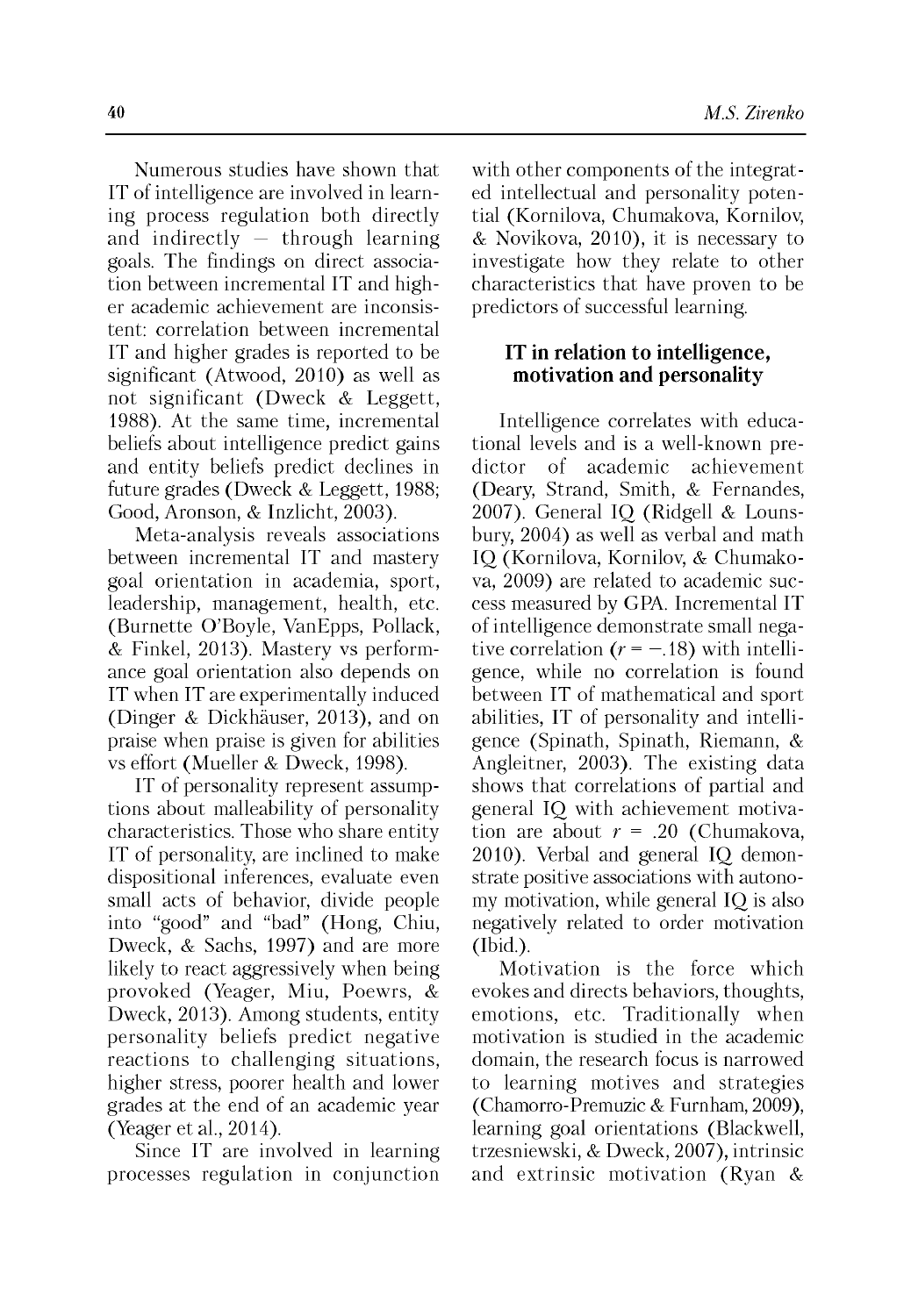Deci, 2000), intrinsic and extrinsic goals (Vansteenkiste, Lens, & Deci, 2006). Basic needs, or motivational tendencies, and their relation to IT, intelligence and personality in the academic domain is the subject of current research.

Among Big-Five personality traits (extraversion, agreeableness, conscientiousness, em otional stability and openness to experience) unique variance of GPA is explained by emotional stability (Ridgell & Lounsbury, 2004) and openness (Farsides & Woodfield, 2003). Incremental intelligence beliefs correlate weakly with agreeableness  $(r = .11)$  and incremental personality beliefs correlate with extraversion  $(r =$  $=$  .11), openness ( $r = .13$ ) and conscientiousness  $(r = .13)$  (Spinath et al., 2003).

Although intelligence tests are constructed with an intention to measure unrelated to personality "pure intelligence skills", the IQ scores are still found to be dependent on personality. High neuroticism predicts lower than expected IQ scores if the test was taken under stress (Dobson, 2000). Test motivation also affects intelligence test's performance. Meta-analysis shows that material incentives increase IQ scores, and when test motivation is taken into account, the predictive validity of IQ scores for life outcomes is reduced (Duckworth Quinn, Lynam, Loeber, & Stouthamer-Loeber, 2011).

### **Aim and hypotheses**

The review has shown that it is broadly investigated how IT perform in an academic setting. W hat was partially studied is how IT relate to actual intelligence and personality, which is the goal of present research.

We propose several hypotheses:

1. Incremental IT of intelligence is related to intelligence;

2. Incremental IT of intelligence is negatively related to achievement motivation; malleable IT of personality is negatively related to aggression and dominance;

3. Incremental IT of intelligence and personality are positively associated with extraversion and openness to experience;

4. Intelligence correlate with achievement motivation and self-assessed academic success;

5. Increm ental IT of intelligence and personality, as well as conscientiousness are related to GPA.

#### **Method**

*Sample.* Participants all together were 307 under- and postgraduate students (231 female) from different faculties at Lomonosov Moscow State University. The mean age was 20.51  $(SD = 2.45)$  with a range from 17 to 28. The number of participants within every particular measurement varies and therefore is presented in the intercorrelations' matrices.

#### *Measurements*

Implicit Theories of Intelligence and Personality were measured with the Implicit Theories and Learning Goals Q uestionnaire in Dweck-Smirnov's adaptation (Kornilova et al., 2008). The Questionnaire contains Scales for IT of Intelligence and for IT of Personality, Learning Goals Scale (performance goal orientation vs mastery orientation) and Self-Assessed Academic Success Scale (refers to the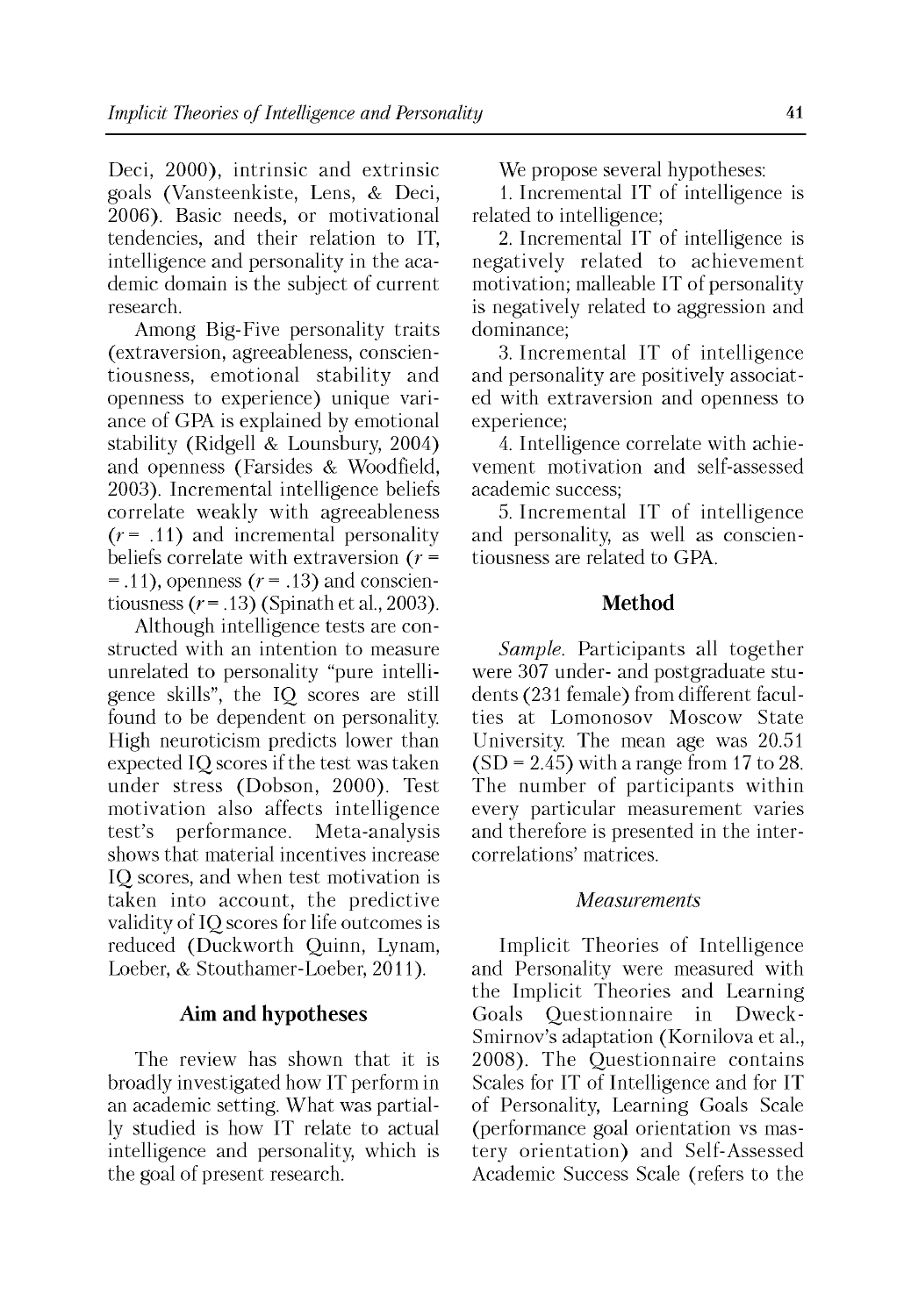subjective evaluation of one's academic success).

Basic Needs, or motivational tendencies, were measured with the Edwards Personal Preference Schedule, EPPS (Edwards, 1976; Kornilova, 1997) that is based on Murrey's conceptualization of basic needs. The questionnaire includes 8 Scales for the following motivation tendencies: Achievement, Aggression, Autonomy, Dominance, Endurance, Abasement, Intraception, and Order. The inventory is designed in an ipsative form forcing the participants to make the sequence of choices between two alternative needs according to their preference.

Personality traits were measured with the use of Ten-Item Personality Inventory (Gosling, Pentfrow, & Swann, 2003; Kornilova & Chumakova, 2016). The Inventory consists of 10 items each containing a pair of traits; 2 items load each of the five factors.

Fluid intelligence was tested with the two subtests from International Cognitive Ability Resource (ICAR) (Condon & Revelle, 2014). First subtest contains 24 Three-dimensional Rotation figures. The figures are cube images and the task is to choose the possible rotation of the cube from the six proposed options. Second subtest is 11 Matrix Reasoning items similar to Raven's Progressive Matrices stimuli. The stimuli are geometrical figures composed as 3X3 elements with one of the nine elements missing. Participants are instructed to identify which of the six proposed elements is a better fit to complete the figure.

Crystallized verbal intelligence was measured using two subtests. The first subtest represents 34 items each of which contains the target word and participants should choose the word closest in meaning to the target word from the six proposed choice options (Kornilov & Grigorenko, 2010). The second subtest includes 30 items consisting of word pairs and the task is to indicate whether the words in pairs are synonyms or antonyms (Ibid.).

The score for Fluid Intelligence is the sum of the first two subtests' results and the score for Crystallized Verbal Intelligence is the sum of scores for the third and fourth subtests.

GPA (Grade Point Average) scores for two sequential terms were obtained for 49 third grade students at Psychology Department.

Participants were tested individually or in small groups (up to 15 participants). Intelligence subtests were administered in timed condition.

## **Results**

## *Descriptive statistics and intercorrelations for IT and learning goals, intelligence, motivation and Big Five personality traits*

Descriptive statistics for all variables are presented in Table 1. Female and male students did not differ significantly in FIQ, VIQ, IT of intelligence or IT of personality. Female students were significantly less oriented on mastery in learning, but had higher SAS than male students. Females also showed higher levels of Order motivation and Agreeableness, and lower levels or Aggression motivation and Emotional Stability, compared to males.

In the total sample (including both males and females) IT of intelligence and IT of personality were not associated with FIQ and VIQ or motivation scales (Table 2). VIO was significantly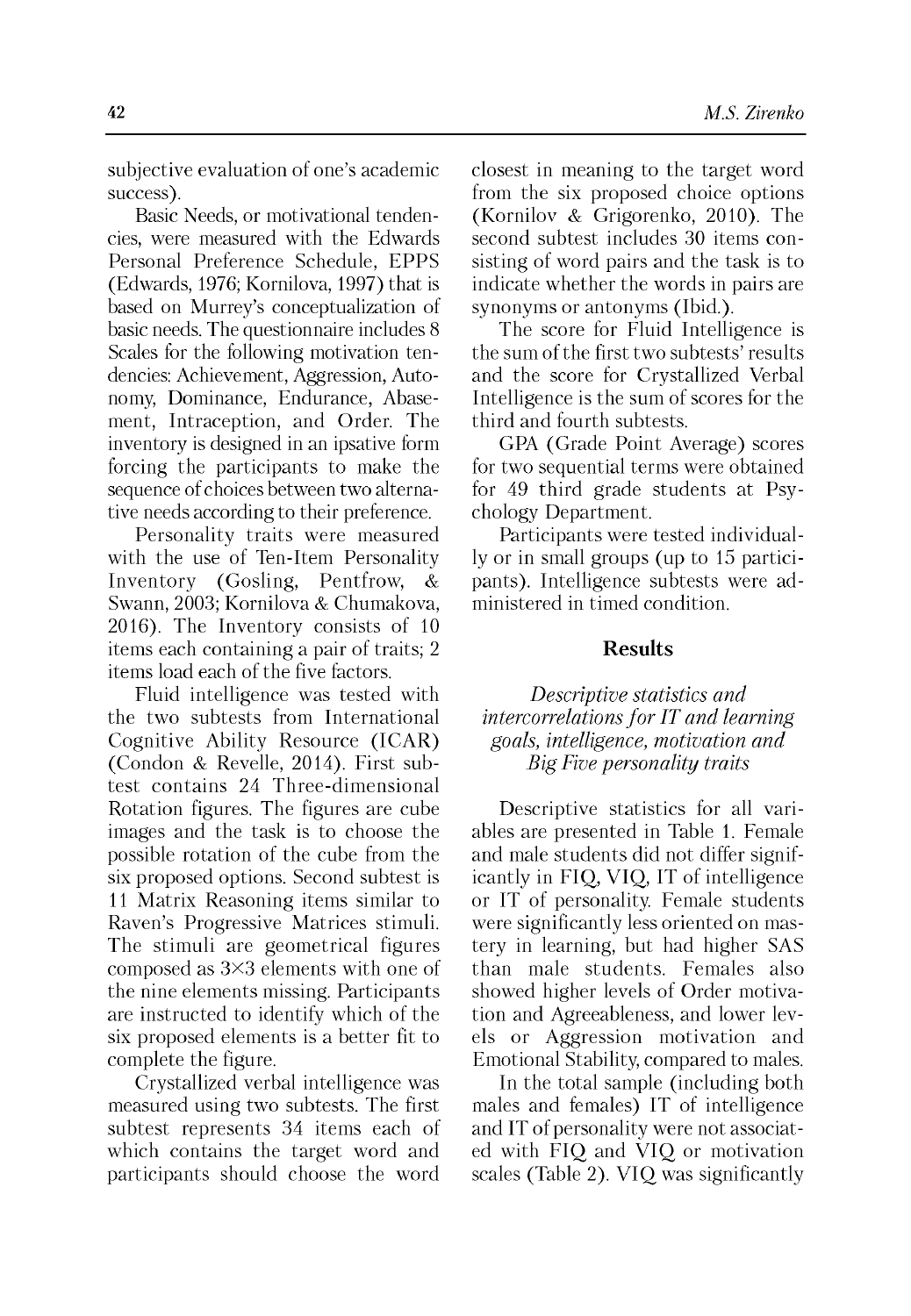|          | M(SD)        | M (SD), females | M (SD), males | Mann-Whitney U |
|----------|--------------|-----------------|---------------|----------------|
| 1. ITI   | 6.0(6.63)    | 6.1(5.78)       | 5.6(8.71)     | 15407.5        |
| 2. ITP   | 1.1(6.53)    | 0.9(6.12)       | 1.7(7.63)     | 15031.0        |
| 3. GO    | 3.3(5.19)    | 3.0(5.09)       | 4.2(5.40)     | 13476.0*       |
| 4. SAS   | 5.4(6.07)    | 6.1(5.64)       | 3.5(6.88)     | 12036.5*       |
| 5. FIQ   | 93.2 (12.36) | 92.3 (11.91)    | 94.8 (13.12)  | 4646.5         |
| 6. VIQ   | 88.0 (15.99) | 88.7 (15.45)    | 87.0 (16.84)  | 3320.5         |
| 7. Ac    | 7.8(2.25)    | 7.9(2.08)       | 7.6(2.59)     | 1865.5         |
| 8. Or    | 5.7(3.02)    | 6.1(2.99)       | 4.8(2.93)     | 1499.5*        |
| 9. Au    | 8.0(2.77)    | 7.7(2.94)       | 8.7(2.27)     | 1637.5*        |
| $10.$ In | 8.9 (2.84)   | 9.1(2.71)       | 8.3 (3.07)    | 1762.0         |
| 11. Do   | 7.0(2.98)    | 6.6(2.82)       | 7.7(3.23)     | 1608.0*        |
| 12. GF   | 7.3(2.76)    | 7.6(2.53)       | 6.8(3.16)     | 1707.0         |
| 13. En   | 6.3(3.06)    | 6.3 (2.99)      | 6.1(3.24)     | 1955.0         |
| 14. Ag   | 5.1(2.52)    | 4.7(2.42)       | 6.1(2.47)     | 1449.0         |
| 15. E    | 8.3(2.51)    | 8.4 (2.44)      | 8.1 (2.79)    | 4900.5         |
| 16. A    | 8.8(2.11)    | 9.0(2.08)       | 8.0(2.08)     | 3857.0*        |
| 17. C    | 9.5(3)       | 9.6(2.94)       | 9.3(3.23)     | 5014.5         |
| 18. ES   | 7.5(2.77)    | 7.1(2.52)       | 9.3(3.02)     | 2911.5*        |
| 19. O    | 10.7(2.01)   | 10.7(1.91)      | 10.6(2.38)    | 5112.0         |

Mean ranks and standard deviations for the total sample and for both sexes separately

Note. 1) ITI = malleable implicit theory of intelligence;  $ITP$  = malleable implicit theory of personality; GO = mastery goal orientation; SAS = self-assessed academic success; FIQ = fluid intelligence;  $VIQ = verbal (crystalized) intelligence; Ac = Achievement; Or = Order; Au = Autonomy; In = Intra$ ception; Do = Dominance; GF = Guilt Feeling; En = Endurance; Ag = Aggression; E = Extraversion;  $A = \text{Agreeableness}$ ; C = Conscientiousness; ES = Emotional Stability; O = Openness to experience; 2) \*  $p < .05$  (two-tailed); 3) GPA was not compared between sexes due to the small number of GPA obtained from male students.

positively associated with Achievement motivation. FIQ was significantly negatively associated with Endurance  $(r = -.18, p < .05)$  and mastery GO  $(r =$  $=-.16, p < .05$ ).

SAS showed significant positive correlations with three basic needs: Achievement ( $r = .20$ ,  $p < .05$ ), Order  $(r = .27, p < .05)$  and Endurance  $(r =$  $= .44, p < .01$ , and negative correlations with Autonomy  $(r = -.34, p < .01)$ and Aggression  $(r = -.40, p < .01)$ .

Students endorsing malleable IT of intelligence were more Extraverted  $(r = .15, p < .05)$  and Conscientious  $(r = .20, p < .01)$  (Table 3). Students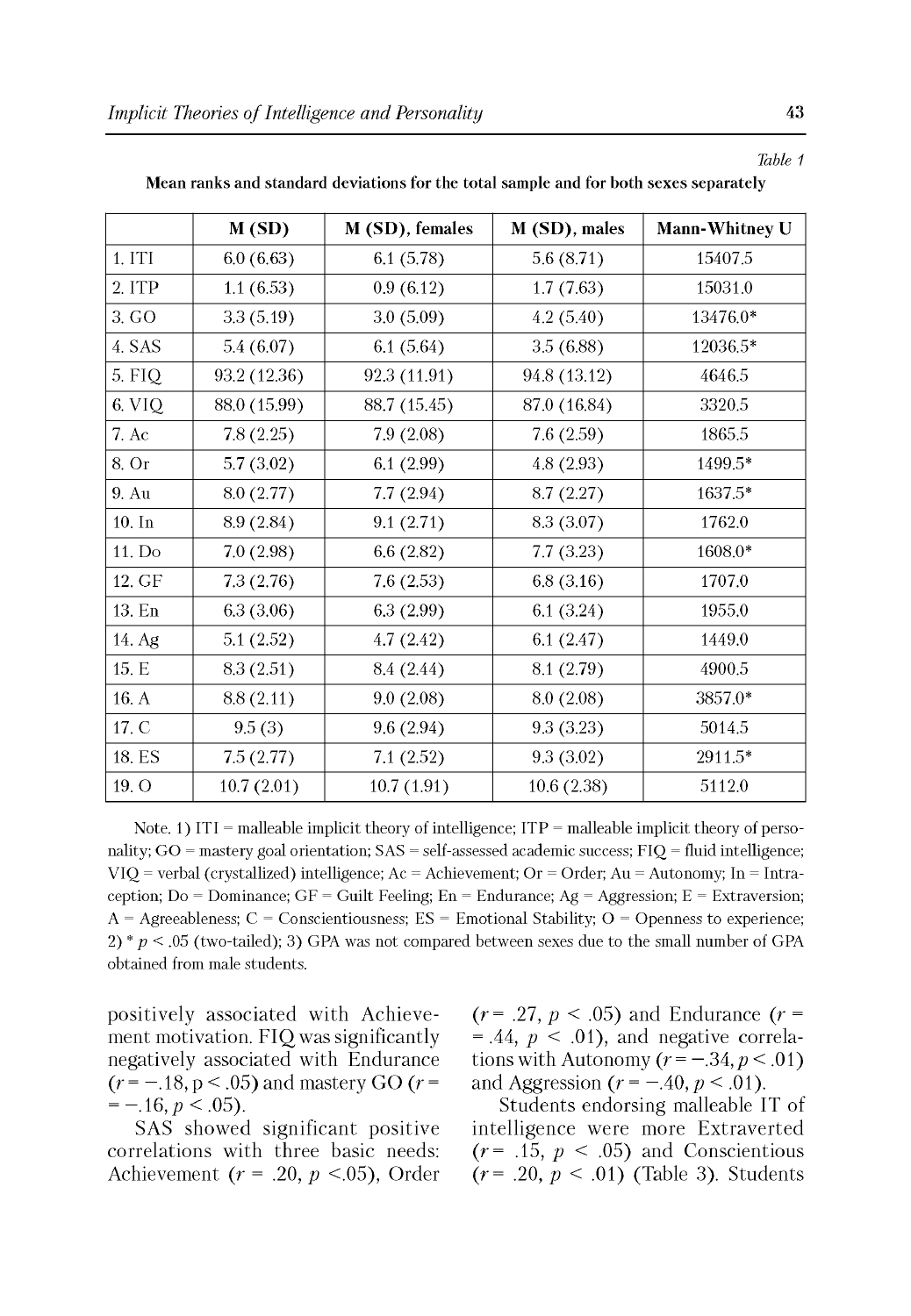|          | 1.              | 2.             | 3.             | 4.             | 5.             | 6.             | 7.              | 8.              | 9.              | 10.             | 11.             | 12.           | 13.            | 14.          |
|----------|-----------------|----------------|----------------|----------------|----------------|----------------|-----------------|-----------------|-----------------|-----------------|-----------------|---------------|----------------|--------------|
| 1. ITI   | $\mathbf{1}$    |                |                |                |                |                |                 |                 |                 |                 |                 |               |                |              |
| 2. ITP   | $.50**$<br>307  | $\mathbf{1}$   |                |                |                |                |                 |                 |                 |                 |                 |               |                |              |
| 3. GO    | $.15***$<br>307 | $.14*$<br>307  | $\mathbf{1}$   |                |                |                |                 |                 |                 |                 |                 |               |                |              |
| 4. SAS   | $.14*$<br>307   | $.13*$<br>307  | $.40**$<br>307 | $\mathbf{1}$   |                |                |                 |                 |                 |                 |                 |               |                |              |
| 5. FIQ   | .07<br>148      | $-.01$<br>148  | $-.16*$<br>148 | $-.13$<br>148  | $\mathbf{1}$   |                |                 |                 |                 |                 |                 |               |                |              |
| 6. VIQ   | .02<br>148      | $-.08$<br>148  | $.18*$<br>148  | $.15$<br>148   | $.16*$<br>161  | $\mathbf{1}$   |                 |                 |                 |                 |                 |               |                |              |
| 7. Ac    | $-.04$<br>122   | $-.03$<br>122  | $.10\,$<br>122 | $.20*$<br>122  | .09<br>113     | $.30**$<br>113 | $\mathbf{1}$    |                 |                 |                 |                 |               |                |              |
| 8. Or    | .01<br>122      | $.12\,$<br>122 | $-.13$<br>122  | $.27**$<br>122 | $\!-02$<br>113 | .09<br>113     | $-11$           | $\mathbf{1}$    |                 |                 |                 |               |                |              |
| 9. Au    | .02<br>122      | $-.04$<br>122  | .04<br>122     | $-34**$<br>122 | .004<br>113    | $-.15$<br>113  | $-06$<br>130    | $-.44**$<br>130 | $\mathbf{1}$    |                 |                 |               |                |              |
| $10.$ In | .11<br>122      | .11<br>122     | $.04\,$<br>122 | $-.1111$<br>22 | $.05\,$<br>113 | $-.08$<br>113  | $-.26**$<br>130 | .05<br>130      | $-.03$<br>130   | $\mathbf{1}$    |                 |               |                |              |
| 11. Do   | .01<br>122      | $-04$<br>122   | .04<br>122     | .07<br>122     | .14<br>113     | $-.13$<br>113  | $-.08$<br>130   | $-.37**$<br>130 | $-0.05$<br>130  | $-34**$<br>130  | $\mathbf{1}$    |               |                |              |
| 12. GF   | $-.07$<br>122   | $-.02$<br>122  | $-.16$<br>122  | $-.14$<br>122  | $-.01$<br>113  | .12<br>113     | $-.12$<br>130   | .16<br>130      | $-.45**$<br>130 | $-.01$<br>130   | $-.27**$<br>130 | $\mathbf{1}$  |                |              |
| 13. En   | .04<br>122      | $-.003$<br>122 | $.29**$<br>122 | $.44**$<br>122 | $-.18*$<br>113 | .04<br>113     | $-03$<br>130    | .09<br>130      | $-.16$<br>130   | $-.24**$<br>130 | $-.19*$<br>130  | $-.15$<br>130 | $\mathbf{1}$   |              |
| 14. Ag   | $-.09$<br>122   | $-.16$<br>122  | $-.13$<br>122  | $-40**$<br>122 | $-08$<br>113   | $-.10$<br>113  | $-17$<br>130    | $-51**$<br>130  | $.22*$<br>130   | $-.15$<br>130   | $.26**$<br>130  | $-.15$<br>130 | $-38**$<br>130 | $\mathbf{1}$ |

# Intercorrelations of IT, intelligence and motivation in the total sample (Spearman's p)

Vote. 1) \*  $p < .05$ <br>
b-tailed); 2) Second<br>
expresent the number rticipants.

Table 2 ħ

M.S. Zirenko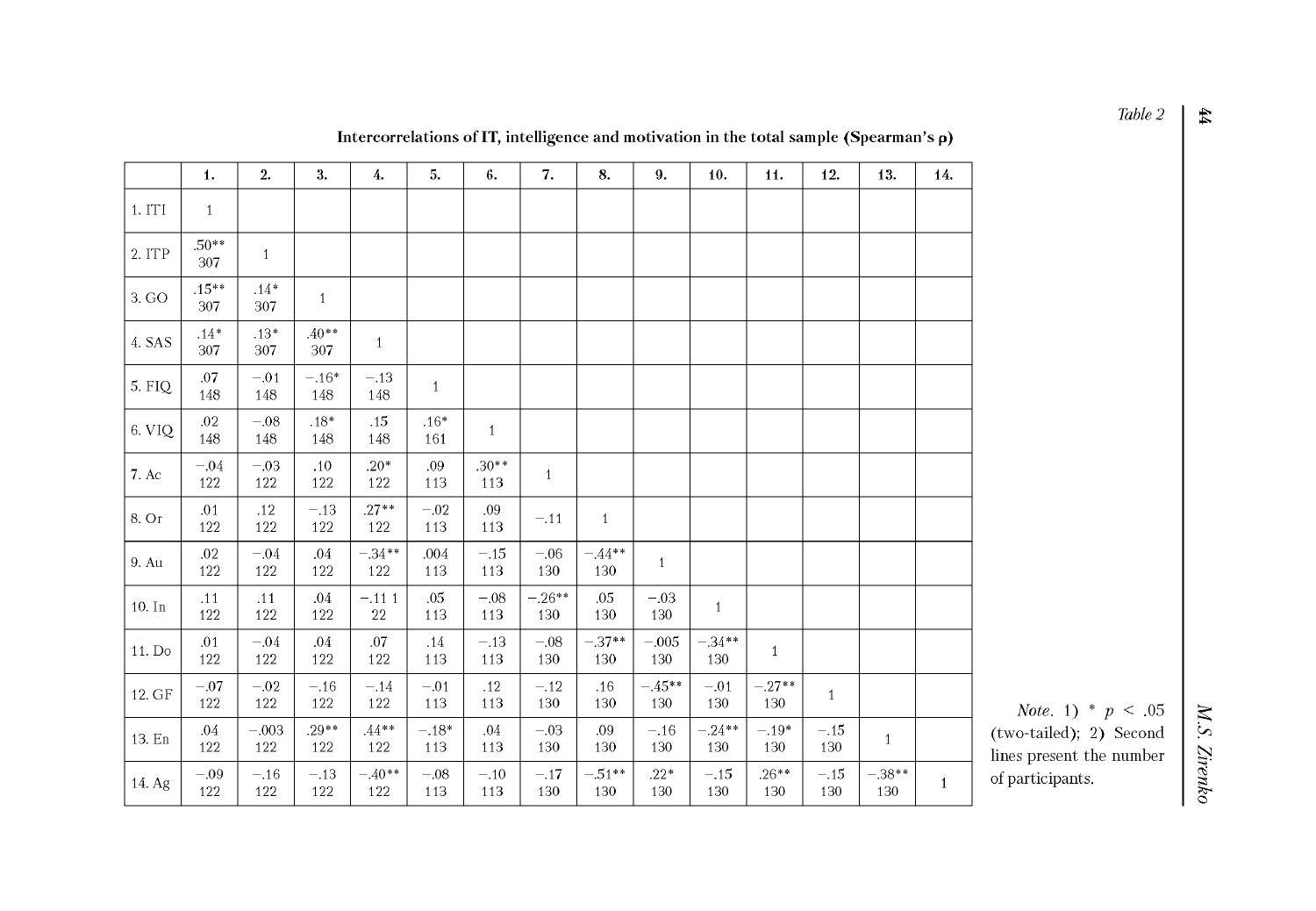|                 | 1.           | 2.          | 3.           | 4.           | 5.           | 6.     | 7.           | 8.           | 9.           | 10.          |
|-----------------|--------------|-------------|--------------|--------------|--------------|--------|--------------|--------------|--------------|--------------|
| 1. ITI          | $\mathbf{1}$ |             |              |              |              |        |              |              |              |              |
| 2. ITP          | $.50**$      | $\mathbf 1$ |              |              |              |        |              |              |              |              |
| 3. GO           | $.15***$     | $.14*$      | $\mathbf{1}$ |              |              |        |              |              |              |              |
| 4. SAS          | $.14*$       | $.13*$      | $.40**$      | $\mathbf{1}$ |              |        |              |              |              |              |
| 5. E            | $.15*$       | .02         | .08          | .09          | $\mathbf{1}$ |        |              |              |              |              |
| 6. A            | .02          | .05         | .04          | .06          | .07          | 1      |              |              |              |              |
| 7. C            | $.20**$      | $.02\,$     | .10          | $.47**$      | $-.01$       | .01    | $\mathbf{1}$ |              |              |              |
| 8. ES           | .06          | .09         | $.18**$      | .09          | $-.03$       | $.14*$ | $.22**$      | $\mathbf{1}$ |              |              |
| 9. O            | .10          | $.13*$      | $.33***$     | .02          | $.33***$     | $.14*$ | $-12*$       | .09          | $\mathbf{1}$ |              |
| $\vert$ 10. GPA | .04          | .20         | $-.03$       | $.63**$      | $-.11$       | $-.26$ | .13          | $-.14$       | $-.15$       | $\mathbf{1}$ |

Intercorrelations of IT and Big Five traits, total sample (Spearman's p)

*Note*. 1) \*  $p < .05$ , \*\*  $p < .01$  (two-tailed); 2) Correlations between IT, goals, SAS and personality traits were obtained on 235 participants; correlations between GPA and personality traits were obtained on 45 participants.

with malleable IT of personality showed higher Openness  $(r = .13, )$  $p < .05$ ). SAS correlates with GPA ( $r =$  $= .63, p < .01$  and conscientiousness  $(r=.47, p < .01).$ 

## Sex differences in correlations between IT, intelligence, motivation and personality

Since personality characteristics underlie some gender effects (Feingold, 1994), analysis of correlations was also performed for both sexes separately.

Females' malleable personality beliefs showed negative correlation with VIQ  $(r = -.22, p < .05)$  (Table 4), FIQ showed positive correlation with Dominance  $(r=.31, p < .05)$ , and mastery GO showed positive correlation with Endurance  $(r = .31, p < .01)$ .

Males' malleable intelligence beliefs correlated positively with Intraception  $(r=.33, p < .05)$ , VIQ and FIQ correlated positively ( $r = .29$ ,  $p < .05$ ), mastery GO negatively correlates with Guilt Feeling, VIO correlated positively with Achievement motivation  $(r = .40, ...)$  $p < .01$ ).

Females showed significant positive correlations between incremental IT of intelligence and Extraversion, Conscientiousness and Openness; both IT of personality and mastery GO were associated with Openness, SAS showed correlation with Conscientiousness. Males showed significant positive correlations between incremental IT of intelligence and Conscientiousness, mastery GO with Emotional Stability and Openness,  $SAS - with Conscientiousness.$ 

### **Discussion**

IT of intelligence showed no correlation with fluid or crystallized intelligence

Table 3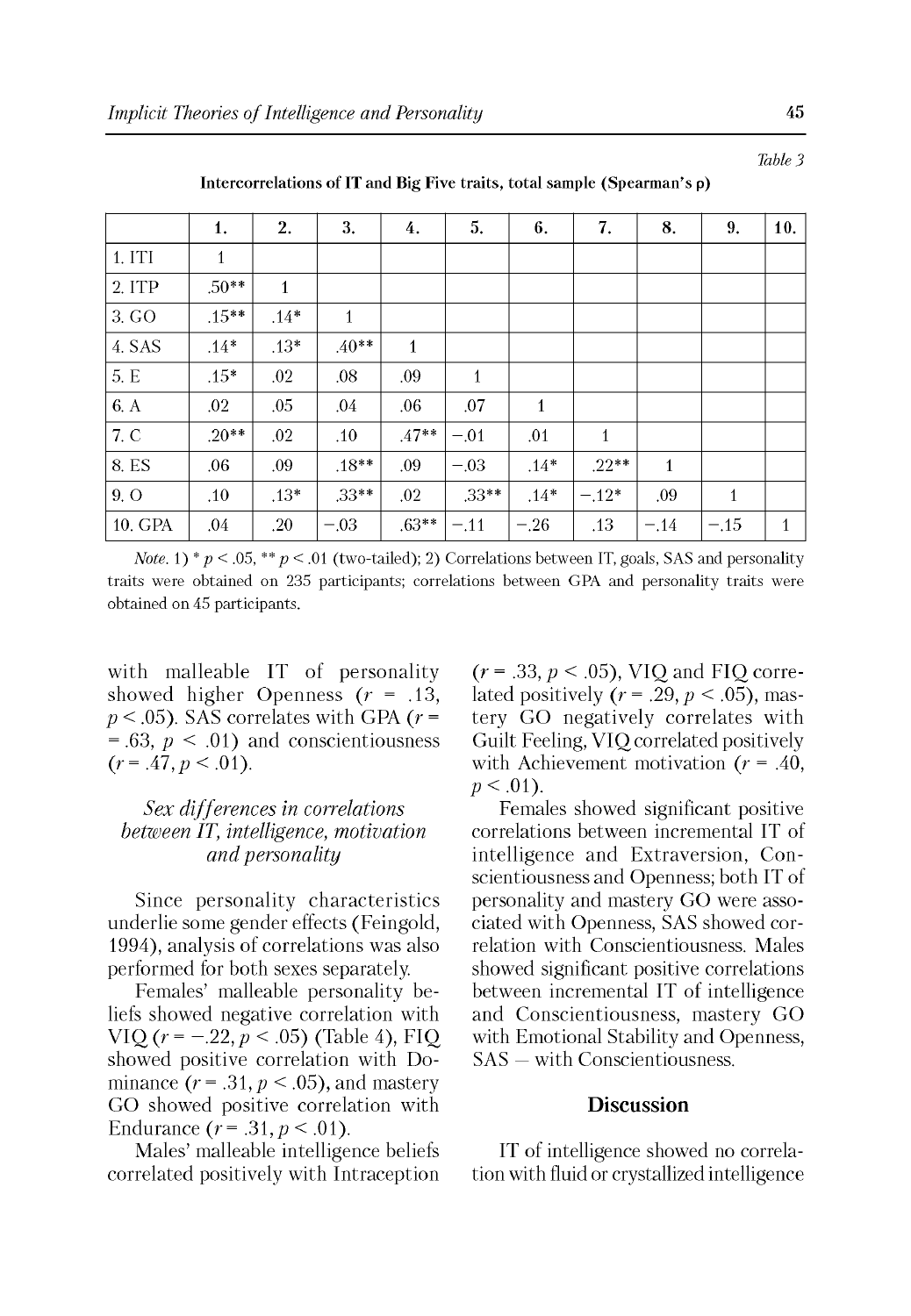# *Table 4*  $\mid \xi$

**Intercorrelations between IT, intelligence and motivation for females and males (Spearman's p)**

|          | $\mathbf{1}$ . | 2.                | 3.               | 4.                | 5.           | 6.            | 7.              | 8.            | 9.               | 10.           | 11.              | 12.              | 13.                   | 14.            |
|----------|----------------|-------------------|------------------|-------------------|--------------|---------------|-----------------|---------------|------------------|---------------|------------------|------------------|-----------------------|----------------|
| 1.1TI    | $\mathbf{1}$   | $.46**$<br>219    | .08<br>219       | .12<br>219        | .11<br>88    | $-.09$<br>88  | $-.04$<br>78    | $-.03$<br>78  | .02<br>78        | $-.02$<br>78  | $-.01$<br>78     | .08<br>78        | .10<br>78             | $-.11$<br>78   |
| 2. ITP   | $.54**$<br>88  | $\mathbf{1}$      | $.17**$<br>219   | $.18**$<br>219    | .02<br>88    | $-.22*$<br>88 | $-.02$<br>78    | .09<br>78     | $-.04$<br>78     | .13<br>78     | $-.06$<br>78     | $-.03$<br>78     | .11<br>78             | $-.21$<br>78   |
| 3. GO    | $.28**$<br>88  | .05<br>88         | 1                | $.46**$<br>219    | $-08$<br>88  | .15<br>88     | .21<br>78       | $-.11$<br>78  | $-0.5$<br>78     | .05<br>78     | $-14$<br>78      | .09<br>78        | $.31**$<br>78         | $-.22$<br>78   |
| 4. SAS   | .17<br>88      | .05<br>88         | $39**$<br>88     | $\mathbf{1}$      | $-.05$<br>88 | .18<br>88     | .20<br>78       | $.24*$<br>78  | $-48**$<br>78    | $-.13$<br>78  | .09<br>78        | $-.004$<br>78    | $.43**$<br>78         | $-.35**$<br>78 |
| 5. FIO   | $-02$<br>61    | $-07$<br>61       | $-27*$<br>61     | $-19$<br>61       | $\mathbf{1}$ | .04<br>89     | .13<br>63       | $-.04$<br>63  | $.04\,$<br>63    | $-01$<br>63   | $31*$<br>63      | $-.16$<br>63     | $-22$<br>63           | $-.05$<br>63   |
| 6. VIQ   | .11<br>61      | .11<br>61         | .24<br>61        | .14<br>61         | $.29*$<br>65 | $\mathbf{1}$  | .14<br>63       | .17<br>63     | $-.21$<br>63     | .02<br>63     | $-07$<br>63      | .19<br>63        | .02<br>63             | $-.17$<br>63   |
| 7. Ac    | $-.03$<br>44   | $-.01$<br>44      | .03<br>44        | .11<br>$44\,$     | .03<br>43    | $.40**$<br>43 | $\mathbf{1}$    | .02<br>79     | $-.08$<br>79     | $-.27*$<br>79 | .06<br>79        | $-.23*$<br>79    | $-.07$<br>79          | $-.31**$<br>79 |
| 8. Or    | .12<br>44      | .19<br>44         | .002<br>44       | .23<br>44         | .09<br>43    | .06<br>43     | $-29$<br>$44\,$ | $\mathbf{1}$  | $-53**$<br>79    | .19<br>79     | $-.35**$<br>79   | .21<br>79        | $-03$<br>79           | $-.55**$<br>79 |
| 9. Au    | .01<br>44      | $-.06$<br>44      | .09<br>44        | $-08$<br>44       | $-.06$<br>43 | $-.18$<br>43  | $-.15$<br>44    | $-.09$<br>44  | $\mathbf{1}$     | $-.002$<br>79 | $-0.03$<br>79    | $-.44*$<br>$*79$ | $-.26*$<br>79         | $.34**$<br>79  |
| $10.$ In | $.33*$<br>44   | .12<br>44         | .07<br>44        | $-.14$<br>44      | .11<br>43    | $-.28$<br>43  | $-.22$<br>44    | $-.33*$<br>44 | .06<br>44        | $\mathbf{1}$  | $-.57**$<br>79   | .07<br>79        | $-.21$<br>79          | $-.18$<br>79   |
| 11. Do   | $-.04$<br>44   | .001<br>44        | .24<br>44        | .16<br>44         | $-.10$<br>43 | $-.16$<br>43  | $-.28$<br>44    | $-.22$<br>44  | $-.11$<br>$44\,$ | .06<br>44     | $\mathbf{1}$     | $-.28*$<br>79    | $-.12$<br>79          | .19<br>79      |
| 12. GF   | $-.24$<br>44   | $-.007$<br>$44\,$ | $-46**$<br>44    | $-.40**$<br>44    | .13<br>43    | .05<br>43     | .05<br>44       | $-.04$<br>44  | $-.37*$<br>44    | $-.22$<br>44  | $-.29$<br>$44\,$ | $\mathbf{1}$     | $-04$<br>79           | $-.21$<br>79   |
| 13. En   | $-.02$<br>44   | $-.17$<br>44      | .29<br>44        | $.46**$<br>$44\,$ | $-.09$<br>43 | .05<br>43     | .01<br>44       | .25<br>44     | .02<br>44        | $-29$<br>44   | $-.30$<br>44     | $-.31*$<br>44    | $\mathbf{1}$          | $-.25*$<br>79  |
| 14. Ag   | $-.18$<br>44   | $-.21$<br>$44\,$  | $-.13$<br>$44\,$ | $-.37*$<br>$44\,$ | $-.16$<br>43 | $-.003$<br>43 | $-.02$<br>44    | $-.32*$<br>44 | $-.14$<br>$44\,$ | $-.08$<br>44  | .23<br>44        | .09<br>$44\,$    | $-.53*$<br>$^\ast$ 44 | $\mathbf{1}$   |

Note. 1) \* *p <* .05, \*\* *p <* .01 (two-tailed); 2) Correlations on females are shown above the diagonal, correlations for males - below the diagonal; 3) Second lines present the number of participants.

M.S. Zirenko *M.S. Zirenko*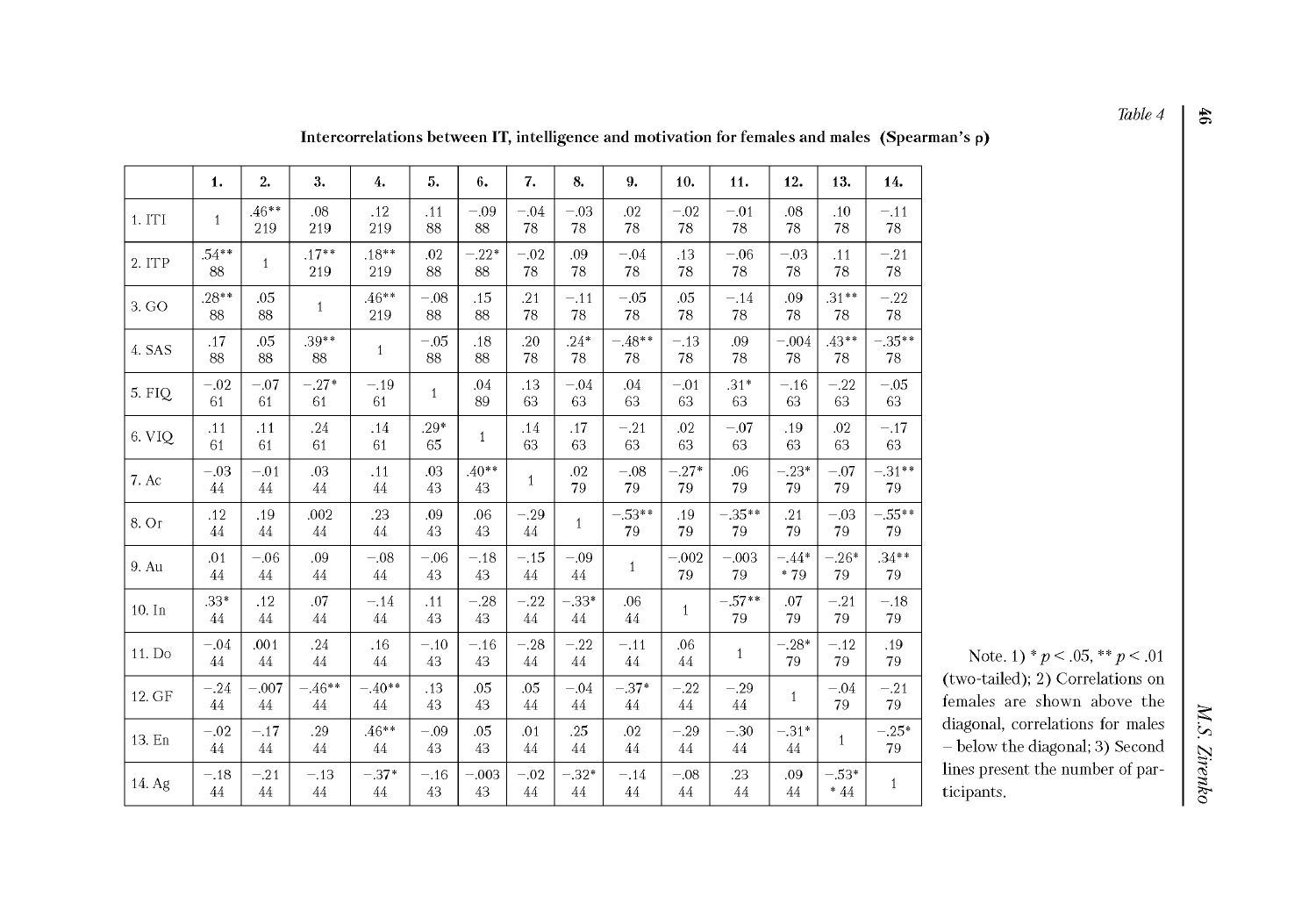|        | 1.      | 2.           | 3.      | 4.           | 5.      | 6.          | 7.          | 8.      | 9.      |
|--------|---------|--------------|---------|--------------|---------|-------------|-------------|---------|---------|
| 1. ITI | 1       | $.46**$      | .08     | .12          | $.16*$  | .06         | $.14*$      | .001    | $.15*$  |
| 2. ITP | $.54**$ | $\mathbf{1}$ | $.17**$ | $.18**$      | .04     | .09         | $-.02$      | .06     | $23**$  |
| 3. GO  | $.28**$ | .05          | 1       | $.46**$      | .12     | .06         | .08         | .11     | $.32**$ |
| 4. SAS | .17     | .05          | $.39**$ | $\mathbf{1}$ | .14     | $-.007$     | $.42**$     | .12     | .10     |
| 5. E   | .13     | $-.02$       | $-.06$  | $-.07$       | 1       | .06         | $-.009$     | .04     | $.32**$ |
| 6. A   | $-.01$  | $-.09$       | .19     | .03          | .10     | $\mathbf 1$ | $-.008$     | $.19**$ | $.15*$  |
| 7. C   | $.36*$  | .16          | .22     | $.50**$      | $.42**$ | .05         | $\mathbf 1$ | $.19**$ | $-.10$  |
| 8. ES  | .17     | .08          | $.30*$  | .19          | $-.18$  | $.32*$      | $.42**$     | 1       | .15     |
| 9. O   | $-.02$  | $-.20$       | $.31*$  | $-.13$       | $.35*$  | .15         | $-.16$      | .03     | 1       |

Intercorrelations between IT and personality traits for females and males (Spearman's p)

*Note*. 1) \*  $p < .05$ , \*\*  $p < .01$  (two-tailed); 2) Correlations on females are shown above the diagonal (IT intercorrelations are obtained on 219 participants, between IT and personality  $-$  on 189), correlations for males – below the diagonal (IT intercorrelations are obtained on 88 participants, between IT and personality  $-$  on 46).

on both total and separate sex samples, therefore the first hypothesis received no confirmation. This result, however, supports previous findings obtained using a different intelligence test, the IST-70 (Kornilova et al., 2009). The finding can be primarily explained by fundamental independence of these characteristics meaning that beliefs about malleability of intelligence or personality have no correlation with the current intelligence level. Second assumption also refers to the absence of correlations between IT of intelligence and personality, and academic achievement. The point is that while IT can trajectories of predict academic  $achievement - incremental beliefs pre$ dict maintaining, raising or steeper growth trajectories whereas fixed beliefs predict declining trajectories – their simultaneous correlation with achievement or intelligence could be nonexistent (Blackwell et al., 2007).

IT of personality demonstrated relations with intelligence in the female sample assuming that beliefs about malleability of personality characteristics play a regulative role only in women's self-regulative processes while having no impact on self-regulation in men. In particular, female students with higher crystallized intelligence share entity beliefs about personality, considering it a rigid and unchangeable structure.

IT of intelligence was unrelated to achievement motivation, as was IT of personality to aggression and dominance, contrary to our second hypothesis. Nevertheless, intelligence beliefs correlated with intraception motivation in the male sample. The need to think over the reasons of people's actions, to analyze one's feelings and behaviors is related to incremental beliefs about intelligence. Since the design of this research is correlational, we

Table 5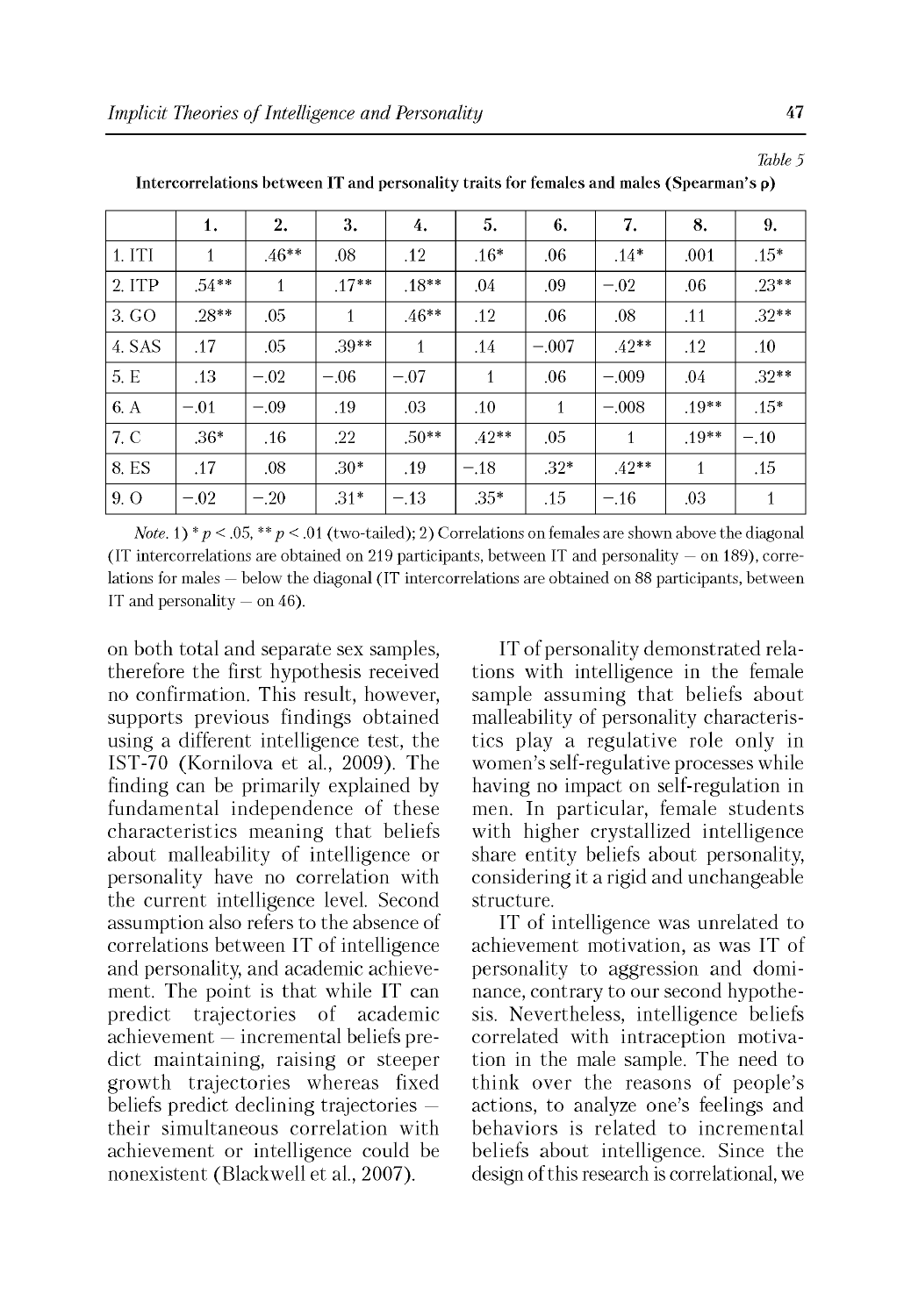cannot draw causal inferences. But our assumption is that reflection triggered by intraception motivation is the process which leads to the understanding that intelligence can grow and expand in order to meet specific demands of different tasks and situations.

Along with the third hypothesis, incremental beliefs about intelligence correlate with extraversion and openness in women, and with conscientiousness in both sexes. Extraversion implies being active and involved in social situations, openness means being intellectually curious, having preference of varying activities over well-known routine. All the characteristics mentioned above might serve the purpose of forming growth beliefs about intelligence and its flexibility. Conscientiousness is connected to being organized and self-disciplined, to preferring scheduled rather than spontaneous behaviors, which might at first seem to contradict incremental IT views. But malleable intelligence beliefs imply understanding effort as meaningful, and effort is also about being able to organize and discipline one's work, so conscientiousness can be related to incremental intelligence beliefs through effort attribution.

Intelligence showed distinctive correlations with motivation in men and women. In men crystallized verbal intelligence is related to achievement motivation (as expected in the fourth hypothesis) and in women fluid intelligence is related to dominance. It means that male students use their intellectual experience for dealing with complex problems, for self-actualization through the achievement of something significant. Female students use their fluid intelligence for the purposes of being a leader, seeking for acknowledgement as such, taking responsibility for others and making decisions for them, dictating to others what to do, etc. Thus, in males intelligence driven by the force of achievement need is involved in the processes of solving problems and success achievement, while in females intelligence use is driven by the dominance motivation to self-affirmation, establishing and confirming their own place in interpersonal life dimension. In the total sample fluid intelligence was negatively associated with endurance motivation. This link can exist because of the compensatory role motivation takes over intelligence when intellectual potential inefficiency occurs. Because fluid intelligence is closely related to executive functions of control and working memory (Nisbett et al., 2012), it is anticipated that in cases of lowered fluid intelligence some other characteristic should compensate. And endurance motivation performs exactly those executive functions through tenacity and the need to keep at a job until it is finished (Edwards, 1976).

Intelligence showed no significant correlation with self-assessed academic success, as predicted. We suggest that to clarify the link between intelligence and SAS we should enter GPA as a possible mediator. The sample size did not allow us to do so in current research, so the exploration of this suggestion remains to future investigation.

Self-assessed academic success correlated positively with conscientiousness on both total and divided by sex samples. The more the student evaluates him- or herself as disciplined, deliberate and dutiful, the more successful he or she reports to be, and vice versa. Moreover, SAS strongly  $(r = .60)$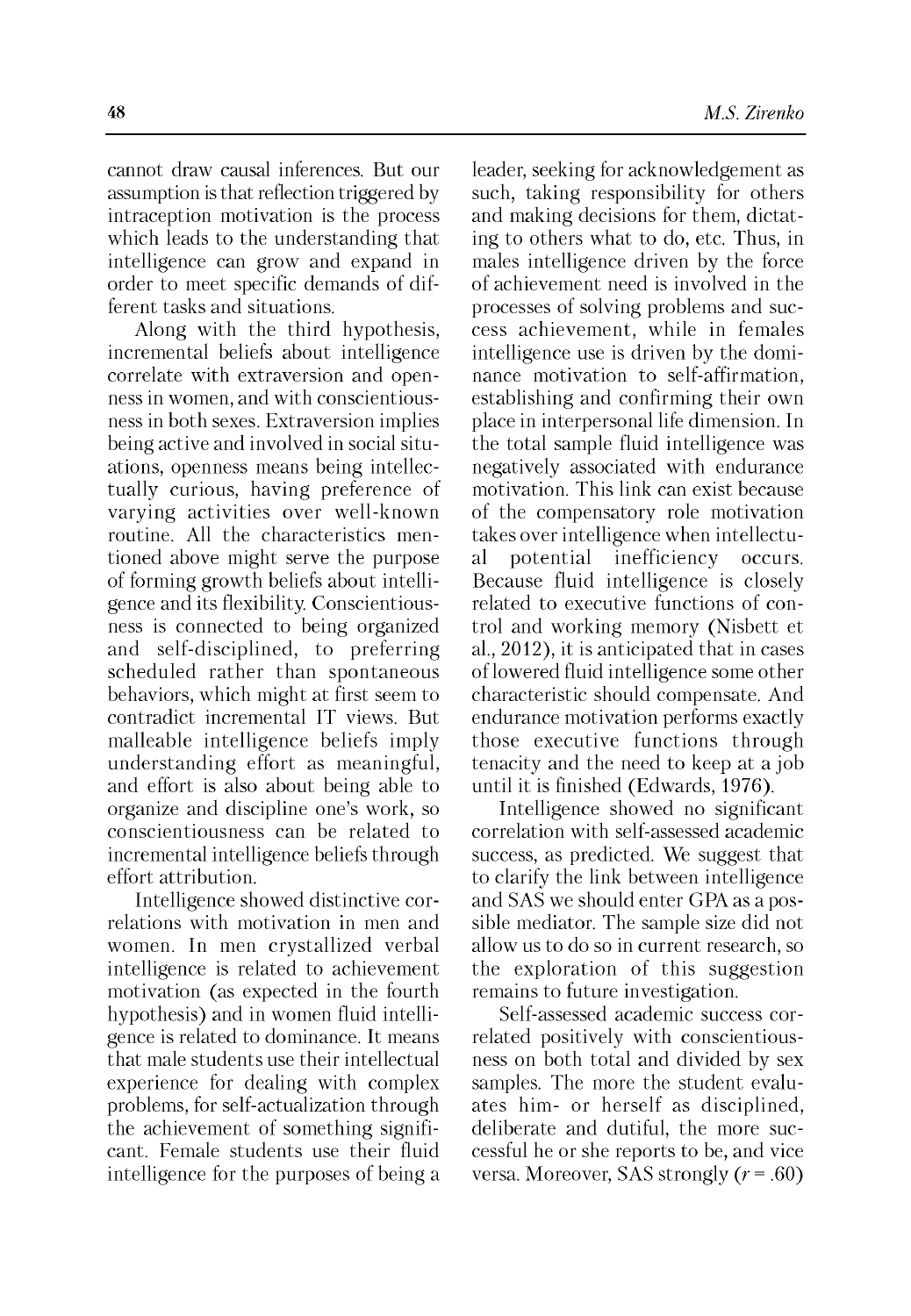correlates with academic achievements, GPA, supporting previous findings (Kornilova et al., 2008; Kornilova et al., 2009). This result means that in general students are quite accurate in assessing their accomplishments. Nonetheless, SAS is related to both conscientiousness and GPA, but there is no correlation between the two of them, contrary to previous results (Poropat, 2009). Because self-assessed success is a component of general self-evaluation process, along with objective feedback about one's grades it is also affected by personality variables.

Mastery goal orientation is related to openness in men and women, but shows distinctive links to motivation in these two subgroups. Openness includes values of imagination, creativity, intelligence, etc. (DeYoung, Quilty, Peterson, & Gray, 2014), the characteristics that might nurture intentions to explore complex problems and work on mastery and professionalism. Correlation of openness with the use of deep learning strategies was also obtained by Chamorro-Premuzic & Furnham (2009). Mastery goal orientation was also negatively associated with abasement in male students, meaning that a higher guilt and the need to evaluate oneself as worse than others are observed in those students who choose performance goals in learning. In social-cognitive approach to motivation C. Dweck describes this phenomenon as an "ego threat", which is associated with orientation on performance and the need to demonstrate high results (Dweck & Leggett, 1988). In females mastery goal orientation was positively related to endurance, the need to work on the task till it is over. The first impression is that this result is paradoxical, because endurance characteristics seem to correspond to performance orientation. Nevertheless, we suppose that endurance motivation might serve as an "energy supply" for a long-term and complex process of mastery acquirement in a chosen profession.

Contrary to the fifth hypothesis, GPA showed no significant correlations with IT of intelligence and personality, and conscientiousness. Perhaps, analysis of subgroups divided by sex would reveal some of the proposed links, but due to the small number of GPAs for male students we did not include GPA in subgroups analysis.

## **Conclusion**

The present study examined the extent to which implicit theories of intelligence and personality are related to other structures of the integrated intellectual and personality potential. The results suggest that, first, implicit theories are more related to personality than to intelligence, which is interesting since numerous studies have shown them playing a crucial role in the intelligence development; second, there are sex differences in regulative role implicit theories play in self-regulation. The main findings are the following:

1. Incremental IT of intelligence shows no correlation with fluid or crystallized intelligence;

2. Incremental IT of personality demonstrates negative relation to crystallized intelligence in the female sample;

3. Incremental IT of intelligence correlate with intraception motivation in the male sample;

4. Incremental IT of intelligence correlate with extraversion and openness in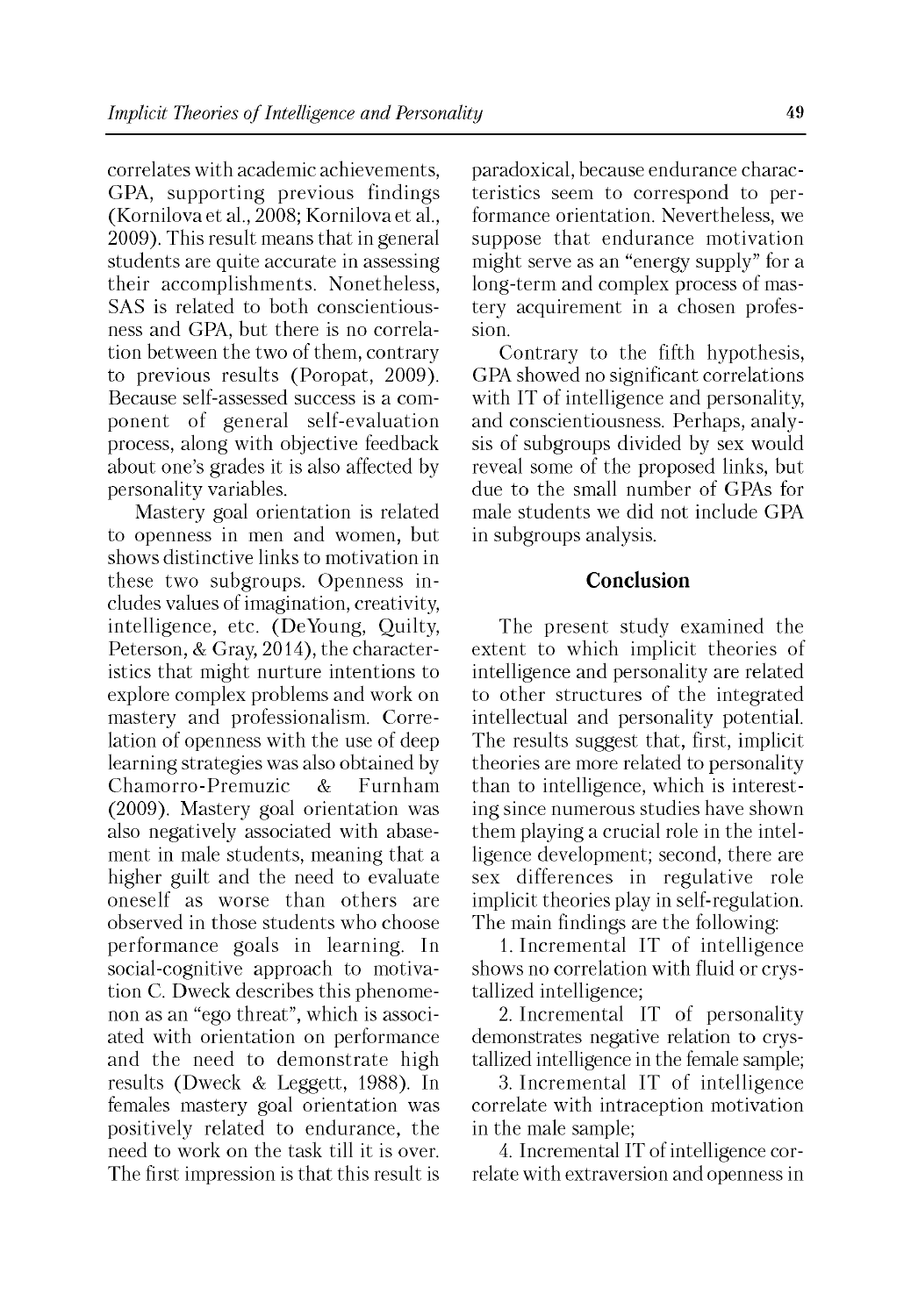women, and with conscientiousness in both sexes;

5. IT of personality are associated with openness to experiences in female students;

6. Crystallized verbal intelligence is related to achievement motivation in men; fluid intelligence is related to dominance motivation in women;

7. Self-assessed academic success correlates positively with conscientiousness and GPA;

8. Mastery goal orientation is positively related to openness in men and women, endurance motivation in female students, and is negatively related to guilt feeling motivation in male students.

The main limitation of this research is the analysis of correlations only between pairs of variables. To understand the entire structure of the links, our next step will be to integrate components of intellectual and personality potential in a unifying structural model.

### **References**

- Atwood, J. R. (2010). Mindset, motivation and metaphor in school and sport: Bifurcated beliefs and behavior in two different achievement domains. *Online Submission.* Retrieved from http: / / files.eric.ed.gov / fulltext/E D509344.pdf
- Blackwell, L. S., Trzesniewski, K. H., & Dweck, C. S. (2007). Implicit theories of intelligence predict achievement across an adolescent transition: A longitudinal study and an intervention. *Child development,* 78(1), 246-263. doi: 10.1111/j.1467-8624.2007.00995.x
- Burnette, J. L., O'Boyle, E. H., VanEpps, E. M., Pollack, J. M., & Finkel, E. J. (2013). Mind-sets matter: A meta-analytic review of implicit theories and self-regulation. *Psychological Bulletin, 139,* 655-701. doi: 10.1037/ a0029531
- Chamorro-Premuzic, T., & Furnham, A. (2009). Mainly Openness: The relationship between the Big Five personality traits and learning approaches. *Learning and Individual Differences,* 19(4), 524-529. doi:10.1016/j.lindif.2009.06.004
- Chumakova, M. A. (2010). Lichnostnye predposylki ratsional'nogo vybora v usloviyakh neopredelennosti [Personal prerequisites of rational choice under uncertainty] (Extended abstract of PhD dissertation). Moscow State University, Russian Federation. Moscow.
- Condon, D. M., & Revelle, W. (2014). The International Cognitive Ability Resource: Development and initial validation of a public-domain measure. *Intelligence, 43,* 52-64. doi: 10.1016/j.intell.2014.01.004
- Deary, I. J., Strand, S., Smith, P., & Fernandes, C. (2007). Intelligence and educational achievement. *Intelligence,* 35(1), 13-21. doi: 10.1016/j.intell.2006.02.001
- DeYoung, C. G., Quilty, L. C., Peterson, J. B., & Gray, J. R. (2014). Openness to experience, intellect, and cognitive ability. *Journal of Personality Assessment, 96(1)*, 46-52. doi:10.1080/ 00223891.2013.806327
- Dinger, F. C., & Dickhäuser, O. (2013). Does implicit theory of intelligence cause achievement goals? Evidence from an experimental study. *International Journal of Educational Research*, 61, 38–47. doi: 10.1016/j.ijer.2013.03.008
- Dobson, P. (2000). An investigation into the relationship between neuroticism, extraversion and cognitive test performance in selection. *International Journal of Selection and Assessment*, 8(3), 99–109. doi:10.1111 /1468-2389.00140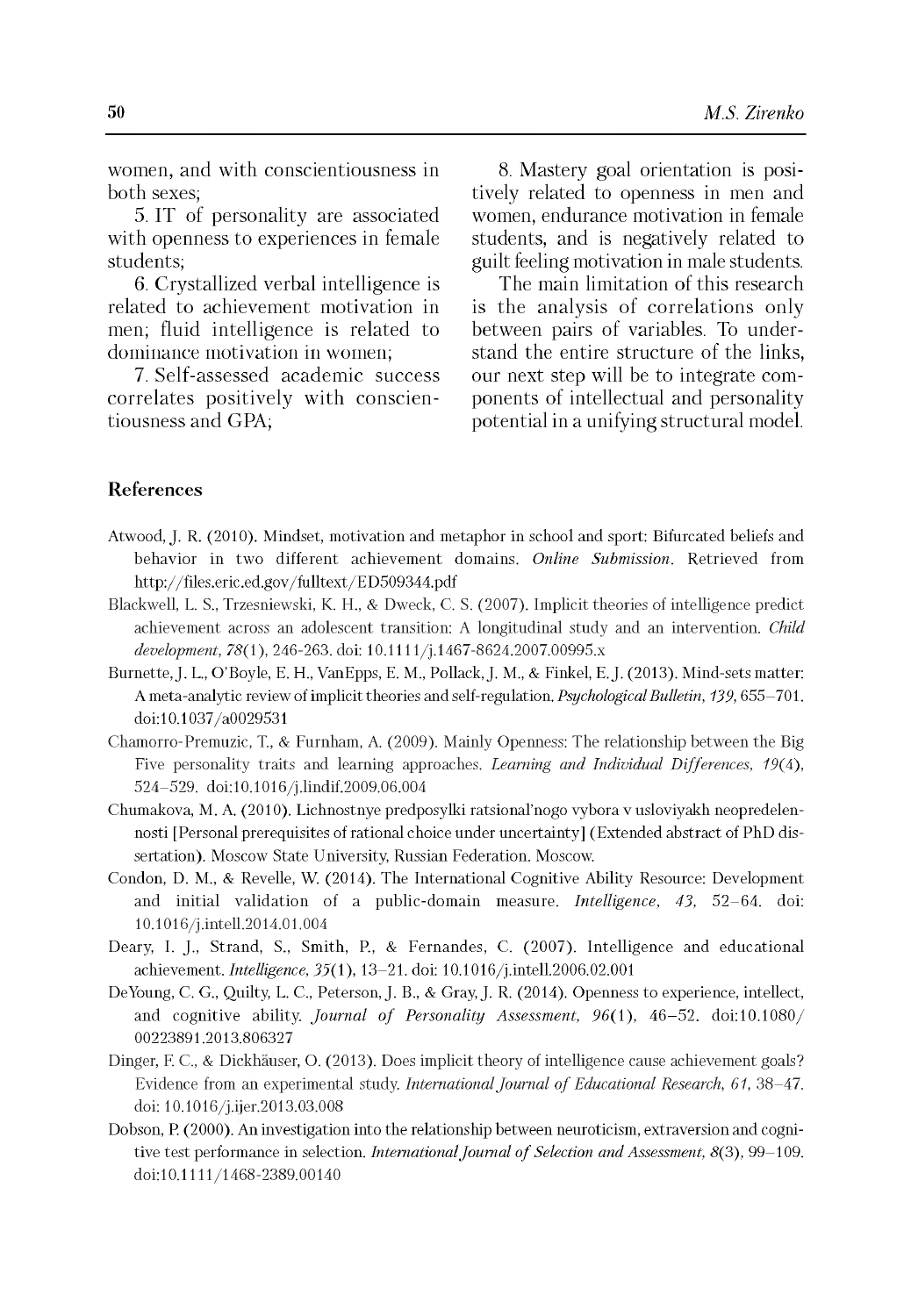- Duckworth, A. L., Quinn, P. D., Lynam, D. R., Loeber, R., & Stouthamer-Loeber, M. (2011). Role of test motivation in intelligence testing. *Proceedings of the National Academy of Sciences, 108(19)*, 7716-7720. doi: 10.1073/pnas.1018601108
- Dweck, C. S. (2006). *Mindset: The new psychology of success*. New York: Random House.
- Dweck, C. S., & Leggett, E. L. (1988). A social-cognitive approach to motivation and personality. *Psychological Review, 95,* 256-273.
- Edwards, A. (1976). *Edwards Personal Preference Schedule. Manual.* New York.
- Farsides, T., & Woodfield, R. (2003). Individual differences and undergraduate academic success: The roles of personality, intelligence, and application. *Personality and Individual Differences, 34(7),* 1225-1243. doi:10.1016/S0191-8869(02)00111-3
- Feingold, A. (1994). Gender differences in personality: a meta-analysis. *Psychological Bulletin,* 116(3), 429. doi:10.1037/0033-2909.116.3.429
- Good, C., Aronson, J., & Inzlicht, M. (2003). Improving Adolescents' Standardized Test performance: An intervention to reduce the effects of stereotype threat. *Applied Developmental Psychology, 24(6),* 645-662. doi:10.1016/j.appdev.2003.09.002
- Gosling, S. D., Rentfrow, P. J., & Swann, W. B. (2003). A very brief measure of the big-five personality domains. *Journal of Research in Personality, 37*(6), 504-528. doi:10.1016/S0092-6566(03)00046-1
- Hong, Y. Y., Chiu, C. Y., Dweck, C. S., Lin, D. M. S., & Wan, W. (1999). Implicit theories, attributions, and coping: A meaning system approach. *Journal of Personality and Social Psychology*, 77(3), 588-599. doi:10.1037/0022-3514.77.3.588
- Hong, Y., Chiu, C., Dweck, C. S., & Sacks, R. (1997). Implicit theories and evaluative processes in person cognition. *Journal o f Experimental Social Psychology, 33,* 296-323. doi: 10.1006/jesp. 1996.1324
- Kornilov, S. A., & Grigorenko, E. L. (2010). *Metodicheskii kompleks dlia diagnostiki akademicheskikh, tvorcheskikh iprakticheskikhsposobnostei* [Procedural complex for assessment of academic, creative and practical abilities]. *Psikhologicheskij Zhurnal,* 31(2), 90-103.
- Kornilova, T. V. (1997). *Diagnostika motivacii igotovnosti k risku* [Diagnostics of motivation and readiness to take risks]. Moscow: Institute of psychology of RAS.
- Kornilova, T. V., & Chumakova, M. A. (2016). *Aprobatsiya kratkogo oprosnika Bol'shoipyaterki (TIPI, KOBT)* [Development of the Russian version of the brief Big Five questionnaire (TIPI, KOBT)], *Psikhologicheskie Issledovaniya*, *9*(46), 5.
- Kornilova, T. V., Chumakova, M. A., Kornilov, S. A., & Novikova, M. A. (2010). *Psikhologia neopredelennosti: Edinstvo intellektualno-lichnostnogo potentsiala cheloveka* [The psychology of uncertainty: The unity of the intellectual and personality potential in humans]. Moscow: Smysl.
- Kornilova, T. V., Kornilov, S. A., & Chumakova, M. A. (2009). Subjective evaluations of intelligence and academic self-concept predict academic achievement: Evidence from a selective student population. *Learning and Individual Differences, 19(4),* 596-608. doi:10.1016/j.lindif.2009.08.001
- Kornilova, T. V., Smirnov, S. D., Chumakova, M. V., Kornilov, S. A., & Novototskaya-Vlasova, E. V. (2008). *Modifikatsia oprosnika implitsitnikh teoriy C. Dweck (v kontekste izuchenia akademicheskikh dostizheniy studentov)* [A modification of C. Dweck's implicit theories questionnaire (in the context of studying student academic achievement)]. *Psikhologisheskii Zhurnal,* 29(3), 106-120.
- Mueller, C. M., & Dweck, C. S. (1998). Praise for intelligence can undermine children's motivation and performance. *Journal of Personality and Social Psychology, 75*(1), 33. doi:10.1037/0022-3514.75.1.33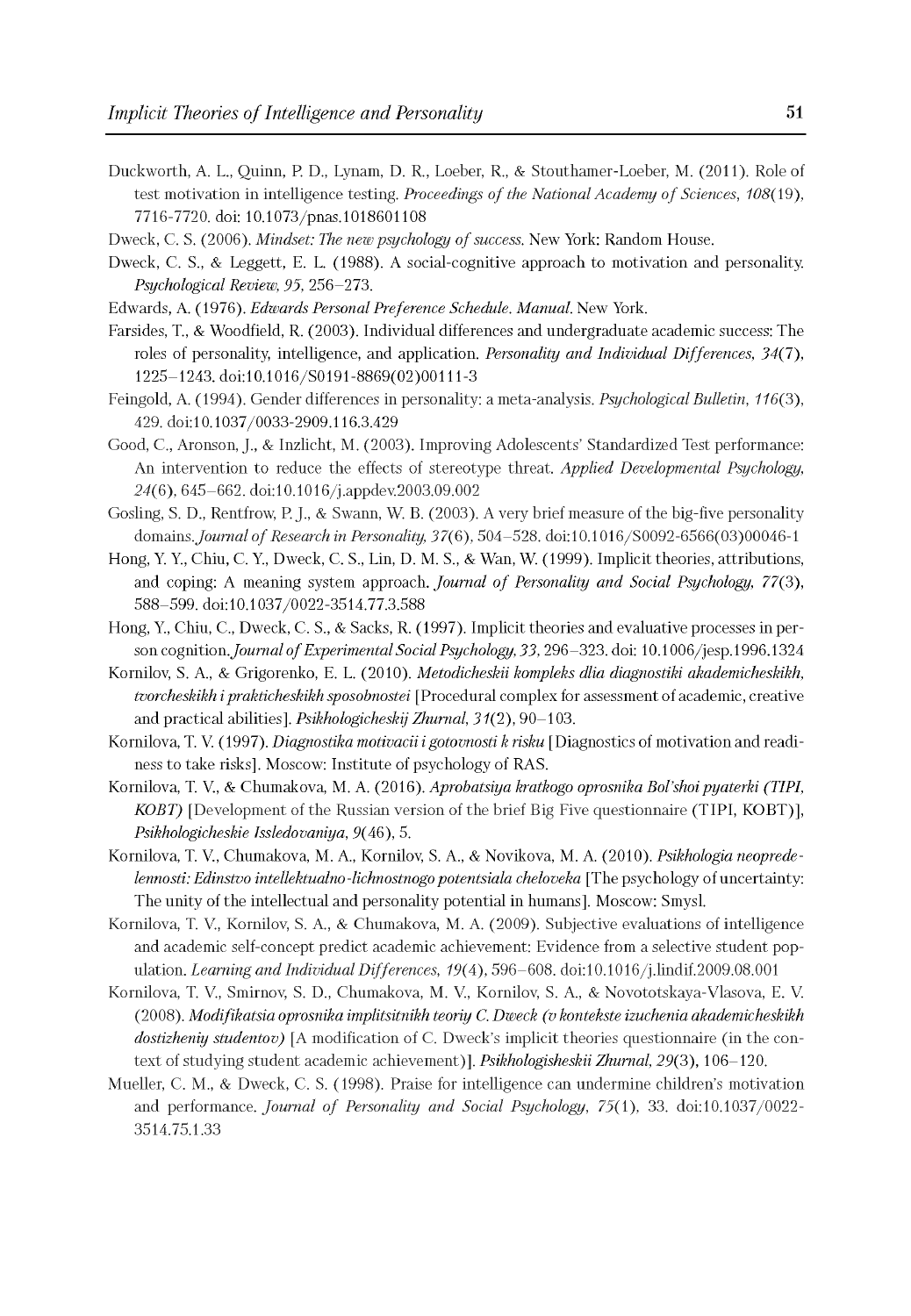- Nisbett, R. E., Aronson, J., Blair, C., Dickens, W., Flynn, J., Halpern, D. F., & Turkheimer, E. (2012). Intelligence: new findings and theoretical developments. *American Psychologist, 67(2),* 130. doi: 10.1037/ a0026699
- Poropat, A. E. (2009). A meta-analysis of the five-factor model of personality and academic performance. *Psychological Bulletin, 135,* 322. doi:10.1037/a0014996
- Ridgell, S. D., & Lounsbury, J. W. (2004). Predicting academic success: General intelligence, "Big Five" personality traits, and work drive. *College Student Journal,* 38(4), 607-619. doi:10.1016/S0191-8869(02)00330-6
- Ryan, R. M., & Deci, E. L. (2000). When rewards compete with nature: The undermining. In C. Samsone & J. M. Harackiewicz (Eds.), *Intrinsic and extrinsic motivation: The search fo r optimal motivation and performance* (pp.13-54). San Diego, CA: Academic Press. doi:10.1016/B978- 012619070-0/50024-6
- Spinath, B., Spinath, F. M., Riemann, R., & Angleitner, A. (2003). Implicit theories about personality and intelligence and their relationship to actual personality and intelligence. *Personality and Individual Differences,* 35(4), 939-951. doi:10.1016/S0191-8869(02)00310-0
- Vansteenkiste, M., Lens, W., & Deci, E. L. (2006). Intrinsic versus extrinsic goal contents in self-determination theory: Another look at the quality of academic motivation. *Educational Psychologist,* 41(1), 19-31. doi:10.1207/s15326985ep4101\_4
- Yeager, D. S., Johnson, R., Spitzer, B. J., Trzesniewski, K. H., Powers, J., & Dweck, C. S. (2014). The far-reaching effects of believing people can change: Implicit theories of personality shape stress, health, and achievement during adolescence. *Journal of Personality and Social Psychology*, 106(6), 867. doi:10.1037/a0036335
- Yeager, D. S., Miu, A. S., Powers, J., & Dweck, C. S. (2013). Implicit theories of personality and attributions of hostile intent: A metaanalysis, an experiment, and a longitudinal intervention. *Child Development, 84(5),* 1651-1667. doi:1 0.1111/cdev.12062

**Maria S. Zirenko** — Ph.D. student, Faculty of Psychology, Lomonosov Moscow State University.

Research area: implicit theories of intelligence and personality, academic achievement, self-regulation.

E-mail: [mzirenko@inbox.ru](mailto:mzirenko@inbox.ru)